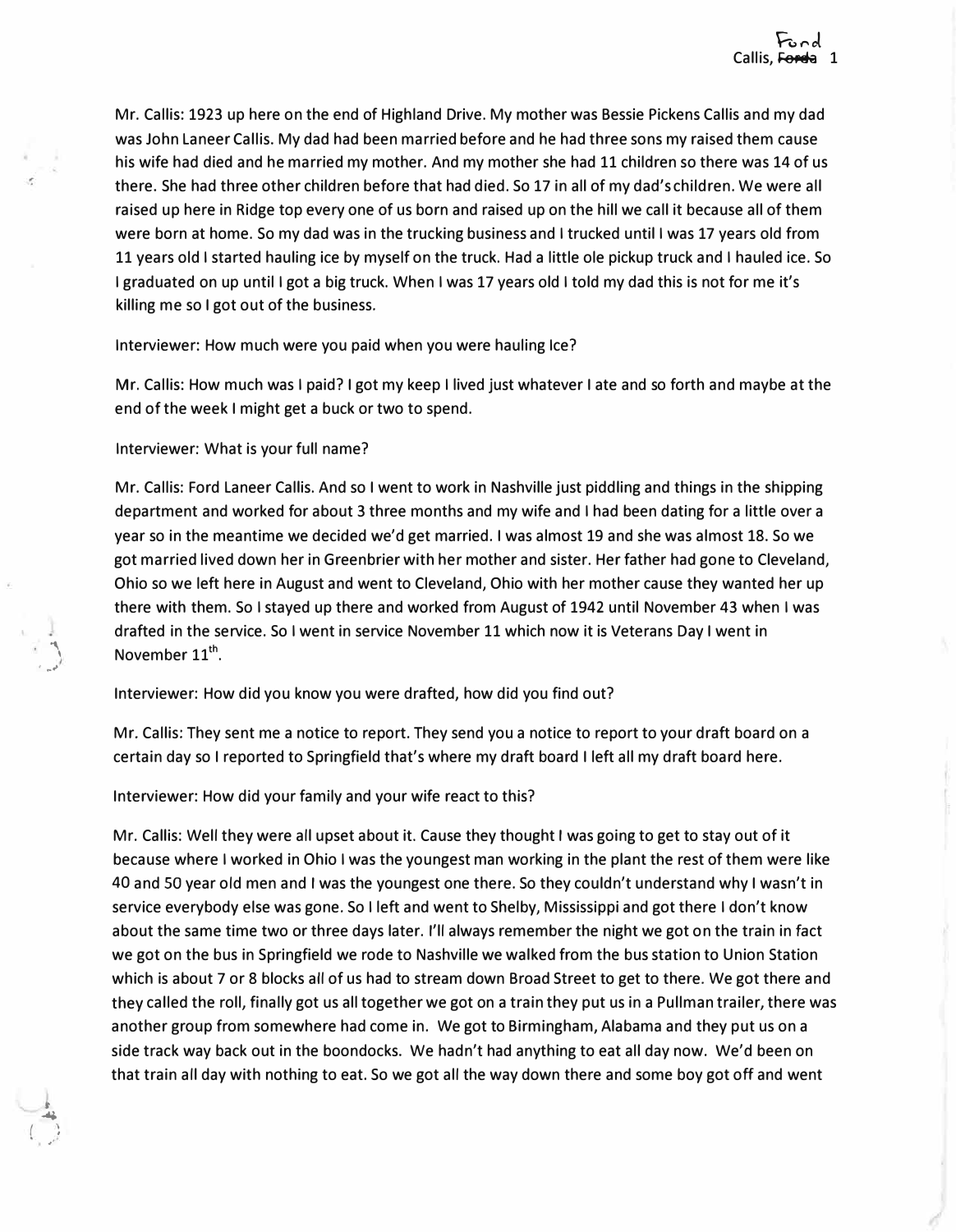to a little old restaurant or something climbed the fence and told them we were over there a bunch free fellows about to starve to death and said we need to get some food for them. So they cooked up a bunch of hamburgers and sent them to us. So we got a little bite of this that and the other that's about all I think I got a little bitty small hamburger of some sort. Anyway along about 2 o'clock in the morning they hitched up and carried us to Shelby, Mississippi we got there and they told me where to go and what to do. There was six of us sitting in the barracks from sometime right around Thanksgiving that's where we were at Thanksgiving November 43. We sat there until the first of January before anybody else came in. They came in right at the last of December and they filled up the whole company. So here we go training and we train until sometime in June. I did get one furlough home. I came home, I had a seven day furlough took two days to get here by train from Shelby, Mississippi I stayed almost three days the third day I said well I've got to get out of here and go back. I knew good and well I couldn't stand to be a wall so I took off and I got back on Sunday night. I was supposed to be back by roll call on Monday morning. I made the mistake of signing in I should have signed in on Monday morning. About 9 o'clock Sunday night they came and said we're going on a force march and we'll be all night long. Here I'd rode a train the night before so we went on a forced march and low and behold that sergeant put me out a connecting file between the company in front and us and I'm supposed to be where I can see them and their supposed to be where they can see me, my company. Well I'm walking along asleep somebody would punch me and I would wake up and he said where's the rest of the people and I said well there somewhere of course we had to double time for about fifteen minutes to catch them. Of course my name was mud with the company. The next morning Captain came by and we were all sitting on the side of the road sullied up and he said we're going to have breakfast in a while when we get over yonder about three miles I said man I don't know if I can go three miles he said what's the matter and I said my feet are killing me. He said you got any blisters and I said both of them are just covered in blisters so I pulled my shoes off well we went to first aid and pulled my shoes off and they doctored my feet put my socks back on fell in line and went on. We'd stayed out there all week. But we trained those six months down there as a company the  $65<sup>th</sup>$  division and I mean the whole division it was the complete division. They did go overseas afterwards sometime in the later part of 45 the 65<sup>th</sup> did but of course they'd come and a new crew of people and worked in that.

Interviewer: Which branch of the service was that?

Mr. Callis: That was the infantry.

# Interviewer: Infantry Army?

Mr. Callis: Army infantry. So they broke up the  $65<sup>th</sup>$  down there and shipped us all out to Fort Mead, Maryland. Then we went to Patrick Henry, Virginia boarded the ship we drew all new clothing up there. We drew clothing for summer and winter. When we got there we went over on I remember it was the General Black was the transport ship that we went over on it was a transport is what it was it wasn't a troop transport but they had turned it in to one. We got to Naples, Italy and we all got off of the ship and they said we're going up here to a little town name Kasir. Of course we were all replacements we went through the Depot and thought we were going down it had been bombed and all everything it was just a big hole. We thought we were going down where into where the trains came in and catch a train.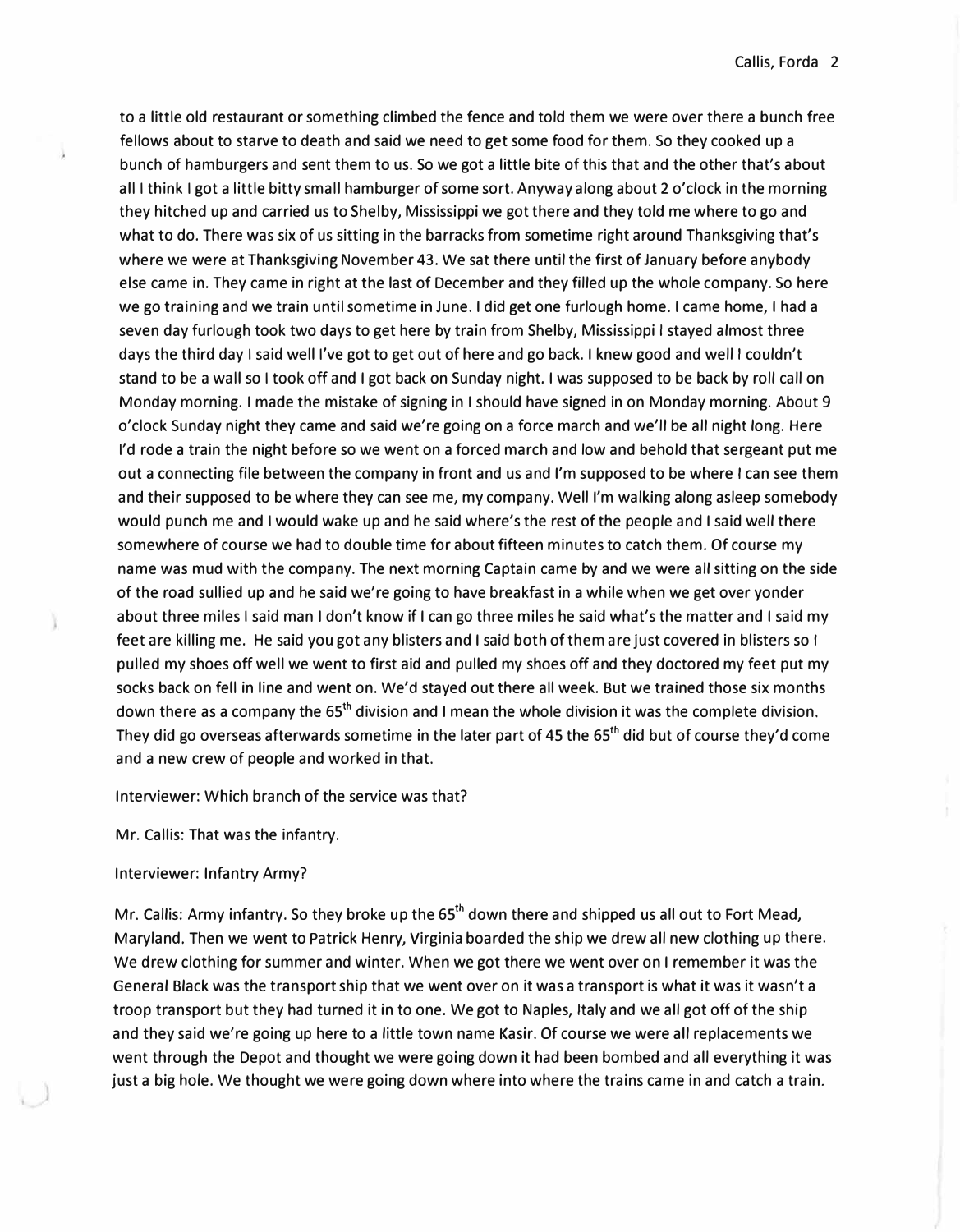We just kept walking right on out the railroad tracks it was 14 miles up to Kasir. And so we went and got to Kasir that was with all our, we had a full filled pack on then of course our duffle bag was left they brought it out later but we did carry our full filled pack all the way. We got to Kasir and they said well we've got a little bit father to go and they put us on trucks carried us about 3 miles on trucks to what they call Purple Heart Valley. It was where Mussolini's son-in-law had a big dairy farm. It was a valley that was seven miles long and four miles wide. And the reason they called it Purple Heart Valley it had mountains all the way around it and the Repetto River run right through it and the Repetto River was one of the worst crossing that they ever tried to do. The 36 and 3<sup>rd</sup> division tried to cross it time and time and time again and nearly every time aw everybody got killed or wounded. They finally did get across Repetto River and that's the reason they call this Purple Heart Valley they said. We were ill wacked in it and when I come around the mountain and looked down at that all them tens they had pyramid tents set from one end of that place to the other. You can't believe what it looked like cause it was full of tens and the was side by side by side by side. Well we got there we stayed there a few days and they called us all out I joined the 36<sup>th</sup> division didn't know a thing in the world about what I was doing just knew that I was signings up with the  $36<sup>th</sup>$  division. They put us in trucks we circled around and come up over a mountain and I looked down there on the beach and there was millions and millions of trucks and cars and all kind of tanks and everything down there loading on ships. I thought to myself man there is something big coming on we don't know what it is. So we got down there and they said you'll be in Company B 141<sup>st</sup> infantry.

# Interviewer: What year is this?

*)* 

Mr. Callis: 1943 and 44, 1944. This was in the later part of July well I don't remember what day it was I couldn't keep up with the dates too well. I can look it up and know exactly where I was at certain dates if I look at my history. But they said you're in Company B 141<sup>st</sup> infantry welcome platoon that's 60 mm mortars and 30 caliber air cooled machine guns and I was a ammunition bearer for mortars so got down there and somewhere along the line they made a mistake and put me in company D. Instead of B and I kept telling them I'm not supposed to be in D. D was 90mm mortar and water cooled machine guns, I'd never even hardly seen them just people passing with them. Never had fired one of them at all but they were operated about the same way. Anyway, I stayed with company D and made the landing in Southern France we had one real bad but then we had a lot of opposition. On the 15<sup>th</sup> day of August 1944 is when we made the invasion in Southern France just below Marsa what we call what we call below Marsa I don't know which way it is I think it's north or east or something. Here's a map here showing where I went I left we left here all up through here this red mark and came to Masooa, France and that was the little town where the had the national people from different nationalities were in a concentration camp there called The Grand Hotel. It was a huge thing big beautiful grounds and wire was just about an inch apart barbed wire around the thing and it was about 12 to 15 foot town. Well we went in and liberated those people there they were all nationalities from everywhere in this place. We liberated them and then when we got out of there we got to the little town right here. I called it Remiremont and Saint Die just above it we were supposed to go to Saint Die and when I got to there we were waiting for some more replacements of course this was I forget not exactly where it was but it was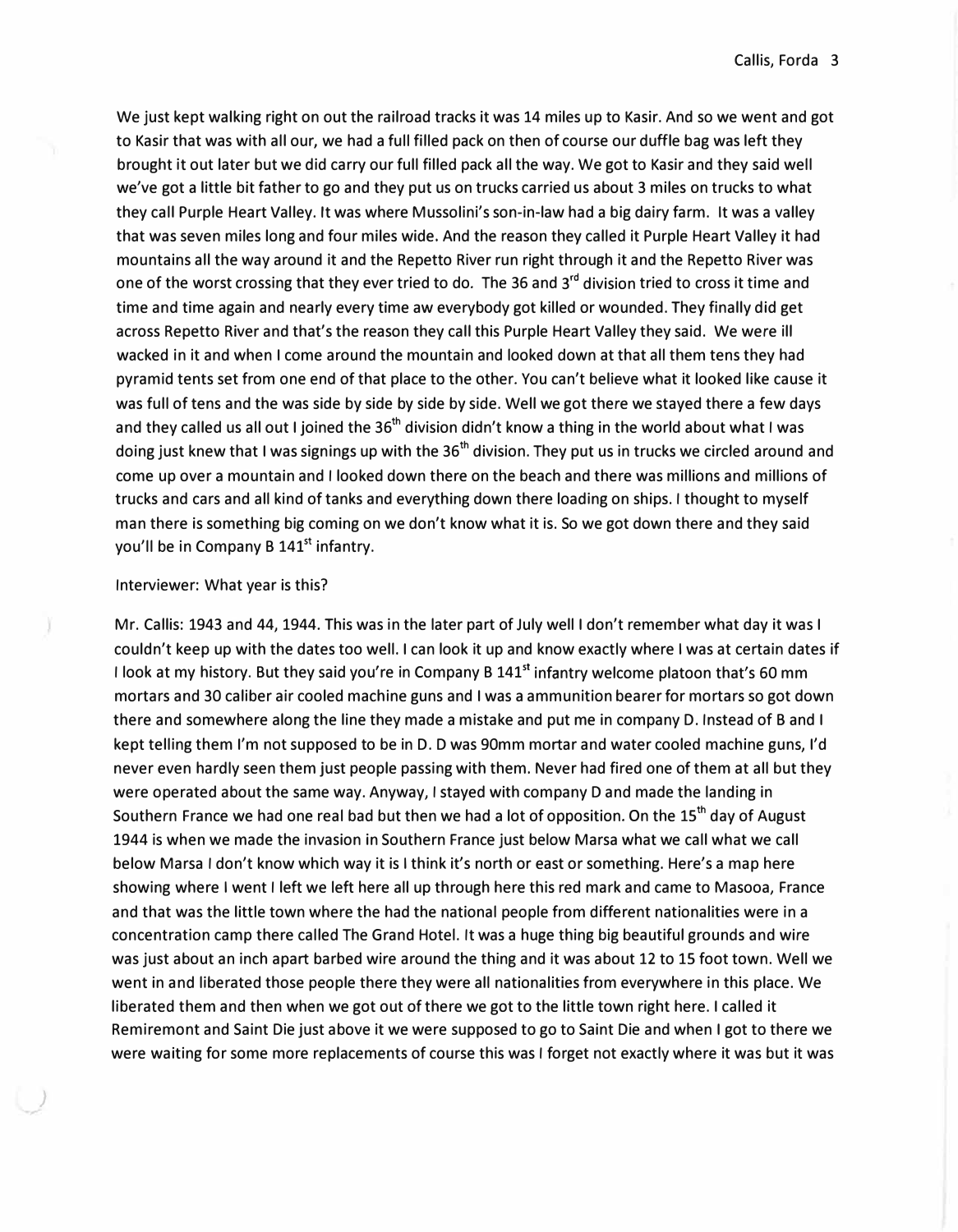about the somewhere in November no it was in August, September, September it was in August we liberated this town September we went up there.

Interviewer: When you liberated the concentration camp with was their reaction to you as an American?

Mr. Callis: Oh they were thrilled to death to see us.

Interviewer: Had they ever seen Americans?

Mr. Callis: Oh yeh they were all nationalities from everywhere every country in the world that had just got in France and hadn't got out and of course the French people were glad to see it. Every time went through they were just coming out kissing you and hugging you and wanting you to take wine and all this stuff and of course you couldn't take everything and you felt bad about taking anything because you felt like the people didn't have nothing which they didn't have. They didn't even have good food. Which we didn't have either. I went sometimes for three or four days without food because we didn't have any they weren't catching up with us and bringing us food sometimes you'd run out of ammunition and maybe you'd find some fellow that had been shot or something and you'd pick up his ammunition or something to that effect and rifles I have come back after we'd been in battle for two or three days I have come in with four or five rifles hanging on each shoulder where somebody got wounded or killed. Cause you bring them back cause you're short on arms. But when we got to this little town right here we were all sitting out there one day and we'd cleaned all of our guns up and I didn't know none of the guys in my outfit I couldn't tell you if their names were John, Bill or what because I didn't want to know because if you got to know them too well you know somebody is going to get killed anyway this guy walked up this lieutenant walked up and said I'm looking for a guy by the name of Callis and I said you've found him what do you want. And he said well we've been looking for you ever since we made the invasion and we can't find you. I said I've been here all the time he said you're supposed to be in Company B. I pulled out my papers and I said I've been telling these people this all of the way all these months that I'm supposed to be in Company B. He said well get your stuff and let's go. So I picked up my I had a carbon 30 caliber carbon that's that the opposition I picked it up and got all of my equipment I had which was a blanket roll and a little old bitty light pack we called it, you carried your mess kit in this little pack on your back, hardly ever used it cause you never did get any hot food. But anyway when you pulled back like that you did get a hot meal once in a while. Anyway I picked up my pack and got it on got my riffle and he said that all you got and I said that's all I want. I went back off the mountain a little ways down there and joined up with Company B and didn't know anybody there of course and I said well I finally come home one of the guys spoke up and said you've been a wall since we made the landing. I said well I'm sorry but I've tried to tell them I'm not supposed to be in Company D and I said my papers here say Company B. So we stayed there a couple of days and about sometime late in the afternoon they fed us chow, I don't remember what I ate but it was something hot. They said everybody get your equipment together we are pulling out said we're going back to the front line. Well I hadn't seen with a riffle company all this time see B Company is a rifle Company, Company D is a heavy weapons company. A rifle carries light machine guns like mortars with the rifle company. So here I am with a rifle company so we started out and the sergeant says to me said have you ever been an observer and I said just a little bit I don't know much about it he said well you're going to be an observer when we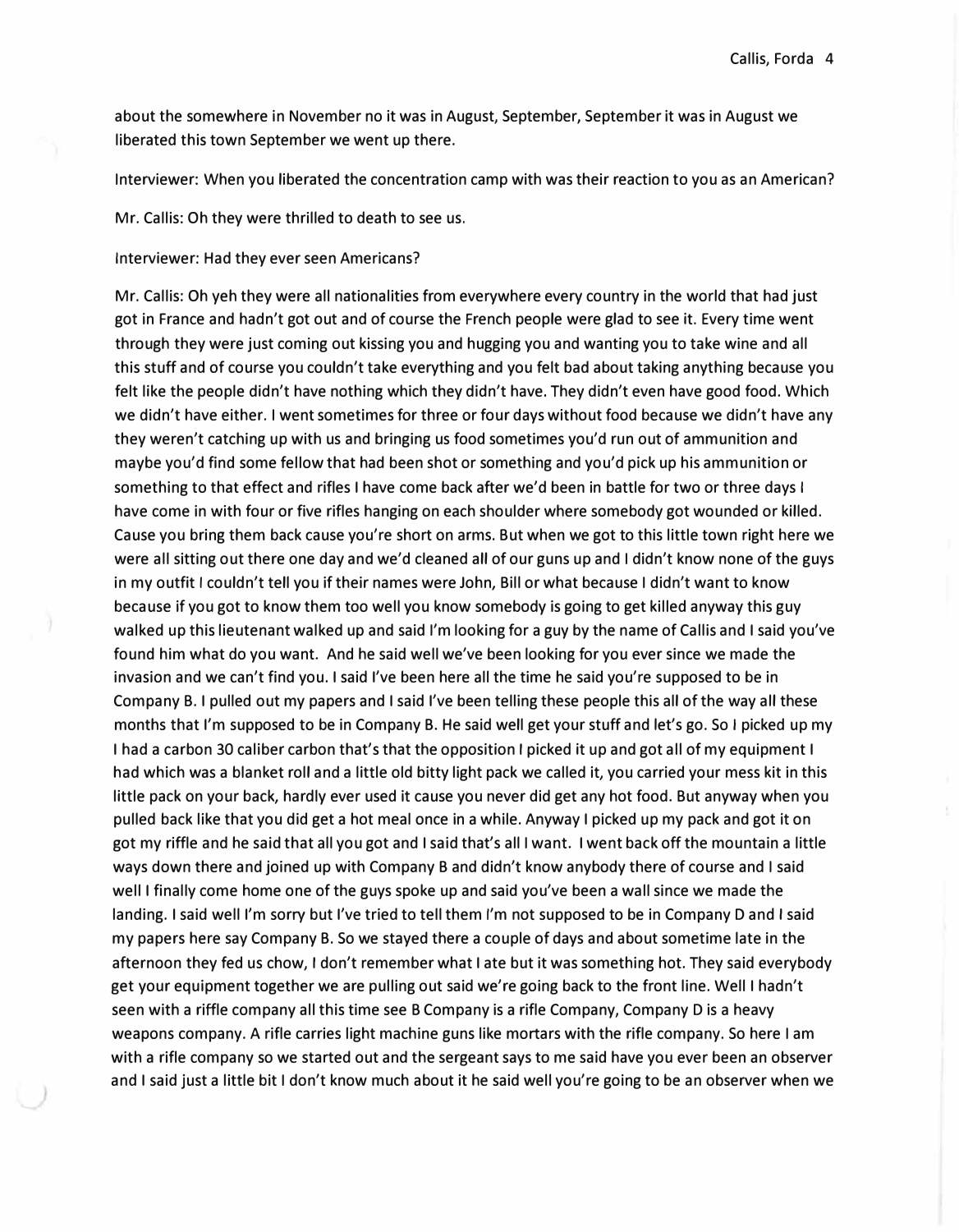get out there. He handed me two phones I hooked them on my backpack right here a roll of wire about this big said you know how this works and I said yeh you attach this wire here to this phone and give it to somebody with a gun and I crawl out there somewhere where I can see to fire and he said you've got it down pat that's all you need to know. So I said well okay. So here I'm going along they gave me six rounds of ammunition, mortar shells about this long and about this big around I had six of those on my back besides this other stuff my car beam and of course my canteen and stuff and they put us on trucks and we go right back through a little town by the name of Berewares I can't think remember where it's at but anyway went through this town about seven miles out of town got there about dark they said deep truck dig in and we'll be here over night. I said to the guy next to me what are they talking about digging in do you see any bullets flying hear any gun shooting and he said no and I said do you usually when you come to a place like that we were out in this open field.

# Interviewer: In France?

*)* 

Mr. Callis: Yeh there wasn't nothing there and I said you can dig all you want to I dug a little place there enough that I could lay down and I throwed my shelter half out and my blanket and laid down on it and they had give us two boxes of k-rations, k-rations was a little box about like a cracker jack box a little bit bigger it had some kind of a meat or cheese something like potted meant or something like that in it two or three crackers a little candy bar three cigarettes bullion powder, salt pepper and stuff like that the bullion powder and salt and pepper and things you didn't use you just stuck in your pocket somewhere cause you might need it and the bullion power you could make you some soup you know. So I got out there and I told that boy I said I'm hungry I didn't eat much and he said well I didn't either and I said well I'm going to eat one of these k-rations well I ate one buried the box you know you have to bury the box and laid down and went to sleep about 4 o'clock they woke us up and said we're going to head out and I thought which way are we going now. We cam e right back through Berewares right back where they had just trucked us through seven miles and we walked all the way back through it we walked all day long in the snow, rain the sun would shine it would turn back cold you'd get chilled and this that and the other we walked all day long now nothing to eat every now and then we'd stop and everybody would take a slip of water or something like that, that's all you had maybe some. I did smoke then I think I had a half a pack of cigarettes when I started out and of course when you're in battle you don't smoke. So we go on up to the edge of the mountain get nearly to the crest of the mountain and here's a 442 and the other battalion of the Japanese American outfit. They are the children of the people they incarcerated on the west coast and they volunteered now they volunteered for service. Fightingest little dudes that ever walked on two feet. They could outfight anybody that ever walked now, they carried pick shovels big pick axes double beaded chopping axes cross cut saws that's what they carried with them all of the time on their backs. We had little bitty pick shovels like women use to dig in their garden, that's what we had little pick axes and shovels you couldn't if you got in to a rocky place you didn't do nothing. Well I had trained in Shelby, Mississippi just a little ways from these guys and I knew some of them so they began hollering at all of us telling us hey what are you doing in that collision you're in the wrong outfit what are you doing up here with these guys and I said no I just finally found my. I knew some lieutenants in the outfit and forth, so we went through their line they had just pulled back from fighting just about 500 yards from where they had made contact with the enemy so they had pulled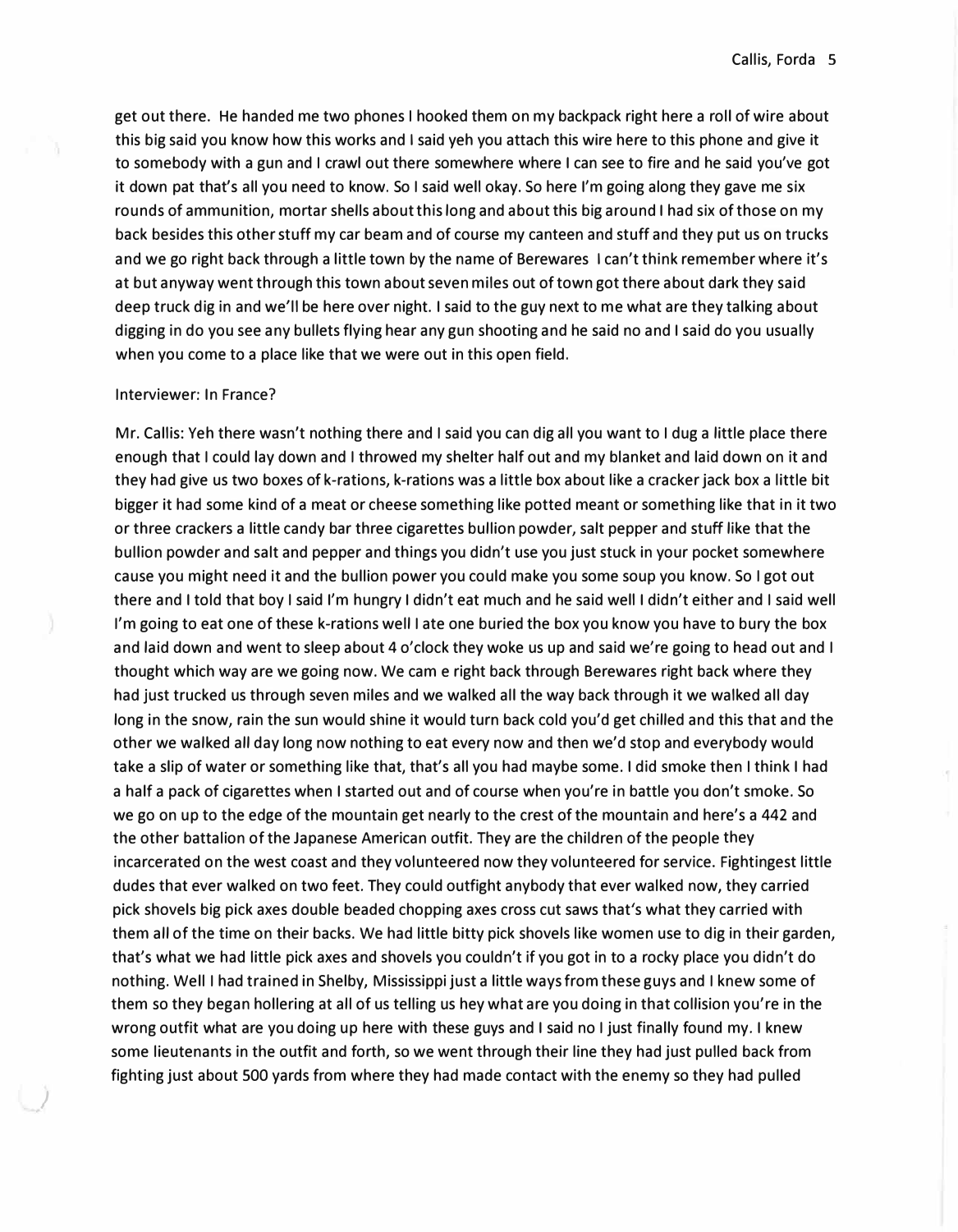back. And they said you boys go on out there and get them and we won't have to be fighting all of this time what's what some of them were hollering at us and we told them we'd take care of it just don't worry about it. So they said stop dig in, I looked around and I said dig in on a mountain of rock I told this boy along there with me I don't even remember a little bitty short fellow here I'm almost six foot tall and he said yeh we dig in. I looked around and I said there's a little rock pile right over there looks like somebody just made it for us and he said you can get in there if you want but I'm gonna dig in and I said you start digging. I crawled over there and laid there a little while and noting happening you know no guns you could hear the guns firing somewhere else. I said I'm hungry again I'm going to eat this k-ration I ate it, turned over and laid down and went to sleep. About three of four o'clock in the morning they come around rousing us up, alright men let's go we got to get out of here we've got a long trip ahead of us.

Interviewer: What month is this?

*)* 

Mr. Callis: This was in Vosges Mountains.

Interviewer: And this was what of 1944?

Mr. Callis: This was in October 1944. And we started out on the 23<sup>rd</sup> I looked in my book to find out what date it was because I didn't know what date anything was. The 23<sup>rd</sup> we started out and just as soon as we started out on the edge of the mountain we run into fire with the enemy well my riffle company was in front of me because I'm in weapons platoon. We can't fire because there is so many trees you can't shoot threw the trees with the bullets I mean our shells would explode just overhead. So here we are we are just tagging along behind trying to watch where we walk because there are mines everywhere the Germans have mined everything they've cut trees down and blocked little trails and so forth and minded and here you are walking and stepping here and yonder trying to keep from stepping on a mine you can see some of them where they put them down in such a hurry they were retrieved. So we ran them back out the end of this mountain we got out to our objective at the end of the mountain they said everybody dig in now we are going to stay right here, it was just getting good and dark. Well we started to dig and you'd dig about two foot and water would start coming in your fox hole and we were up on this mountain snow just coming from everywhere big pine trees huge pine trees. Nobody had ever fought over this territory in history that anybody knows of. Well we were fighting once out on the perimeter fighting and us trying to dig fox holes and bullets flying everywhere so we dug in what we could they got the machine guns set up in certain places to watch where the enemy was coming from. And I'm down here on the lower part of the hill and it's kind of grassy up on the hill we dug a fox hole this guy and I did, we got lucky and got into some just plain old dirt I mean we were digging fast we got down in our fox hole you could stand up and your head was just to the top of the fox hole six foot deep. Well we found out we were supposed to cover it you covered your fox hole if you could with some kind of anything like timber well to keep the Germans from knowing where we were at we took our trench knives and cut down saplings what we could and didn't have nothing to cut down like if we'd have listened to these boys back here in the 442 we'd have carries us a double blade chopping ax and a cross blade saw. But we, we cut all of those saplings down and you'd lay them across you hole then you'd put dirt on top of it to keep shell burst from coming in on you cause those shell burst are as bad as a bullet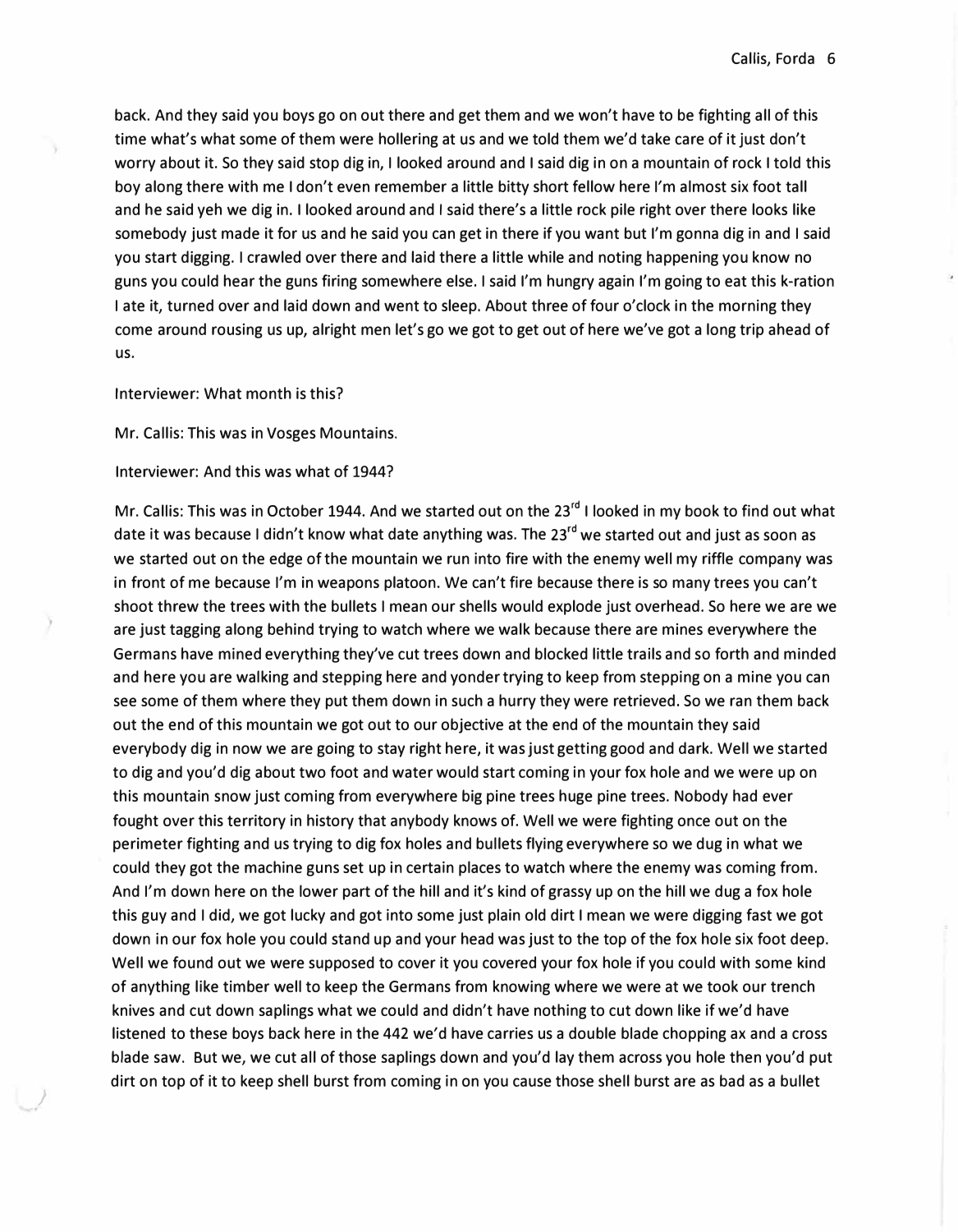coming at you. So and they were firing at us all the time with 88s and of this that and the other and they we fought there for sometime the next morning and I don't know whether I believe it was a lieutenant in charge or a captain or something I can't remember we had lost so many officers' we didn't have any. So they said were going to send out a patrol and see what we can find out. They sent out a 45 man patrol and didn't hear nothing from them all of them were captures except for about four or five they just walked into a trap they were all captured but about four or five and some of these boys were the four or five were just recruits first time they had ever been on the front line and they wondered around and finally they came back to our company somehow they got back we don't know but they came back scared to death oh just fatigued completely out after two or three days that's when they finally got back. We finally found out that day that the Germans had encircled us and kept us on this mountain. They'd cut off our supply line behind us and we couldn't get out. We tried to fight our way out and we couldn't so we went back to our foxhole dug in refurnished the top of them the best we could and everything they said we just have to lay low. We had a fellow with us from the artillery and he had a radio and his radio batteries were real weak he could just barely hear what they were saying. So he slept with this radio for seven days and nights kept it wrapped up to keep it warm and dry so we could make contact. He kept radioing them every day once a day is the only time he could make contact. Send food, water, medical supplies and ammunition that's what he kept saying. They said hold on help is coming. Well in a battalion ours was a full battalion well I say a full battalion because you never were up to strength nowhere. There was three men in my squad and there was supposed to be seven so that's how many you had you had about half the men. There was some company D boys there, there was Company A, B and C just part of each Company some of them were in the back there's a first battalion second battalion third and fourth battalion. The second, third and fourth was in back of us and they were the ones that were supposed to have kept the supply line open and they didn't so they fought for five days trying to get to us and they couldn't the Germans kept them back. The Germans they were just at a standstill couldn't make it three or four hundred yards. Well they called up this 442 and 100<sup>th</sup> battalion they come and they started fighting and they fought five days and broke through to us. I was sitting looking off the mountain I had just a clear view of about three or four miles that I could see and that's what I was guarding. I was looking off that mountain and the sun had come out, beautiful day, that day before two days before they had dropped supplies the supplies didn't get to us so the Germans got all of them, they floated off the mountain the day before the Japanese Americans broke through us they dropped supplies and we got some of them and I've got a piece of parachute I go the whole parachute but everybody started running up cutting pieces out of it and I've got a piece about so big of the parachute that they dropped supplies to us they dropped us ammunition, food and water and some medical supplies. I'll tell you about the parachute later but anyway we I was sitting looking off this mountain and I could see looked like thousands of men coming up that mountain and I told this boy go up to the CP and tell them we're fixing to be taken they better get something down here. So here comes two or three of the officers down there looking, watching they brought a couple of machine guns down there we had about six or eight or ten machine guns. So they come and brought that we didn't have none set on that perimeter there so they come and set them up. We sat there and the sun was just getting down over the horizon getting real dark and a guy walked out of the woods a great big tall fellow. And there's a sergeant up on the hill throwed his gun down and said don't shoot he's an ) American ran to him, ran down there to him and he said you fellows need a cigarette? It's in our book, in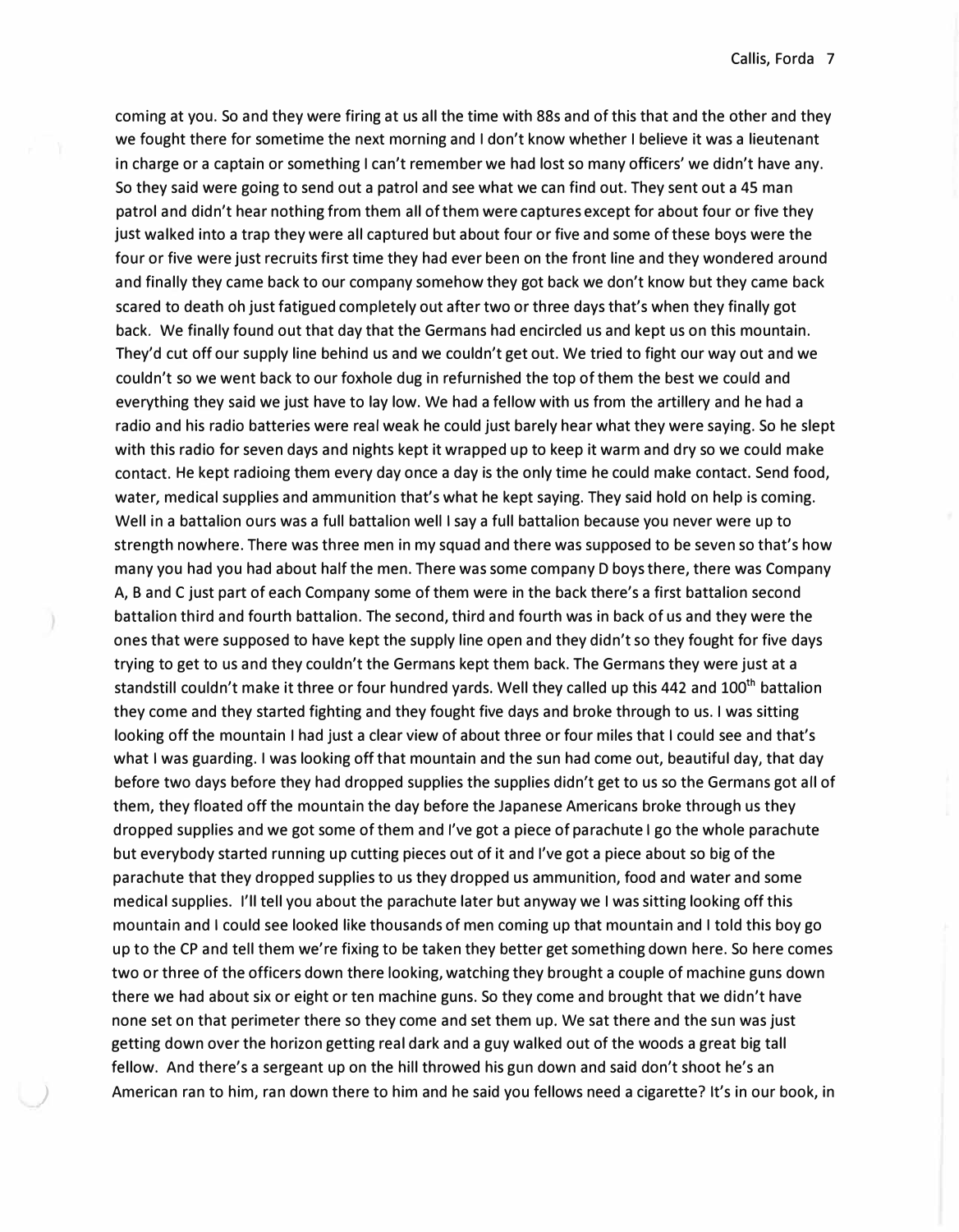our history what he said so we thought well every things loaded now here they come on that mountain and brought all that equipment there they went up on that mountain and they started sawing cutting down trees and built their captain a house a little cabin up there and I mean it was after dark before they got through with it you never heard so much chopping here we were real quiet up there we didn't do anything we didn't shoot at anything until we seen it they were up there hooping and a hollering and carrying on and made all, well we paid for it that night. The Germans shelled us with everything they had. Had one gun they called we called it the screaming meaning if you've ever heard four or five women screaming I mean really screaming well this was about like 20 or 25 screaming those guns those bullets shells when they come through the air sound just like a woman screaming and you think something won't unnerve you it will. You get so scared and nervous and you can't even hold your gun. But anyway they shot all night long at us and I finally told a boy I have fought so long and stood up there against that tree so long I'm just give out, I can't stand no more. I said if they take us they take us I'm going to lay down I laid right down beside the foxhole, you couldn't get in it cause there was water up to your waist I laid down beside of the foxhole and went to sleep. About sometime in the early morning I heard this screaming and hollering and I raised up and looked and there was an old boy that had walked up somewhere he was one of these new recruits or something and a shell had hit and just took off his arm he didn't have no arm. And I told this boy I said well medics I don't know if they can get anything they began hollering for medics I jumped up and grabbed something I don't know what it was and tied his arm off to keep off to keep it from bleeding to death. And the medics got there and said well we'll do the best we can with him we don't know whether we can save him or not. I never did know what happened to him just his arm is gone. And so we about daylight everything kind of quieted down we had done shot everything that was around us they'd all withdrew I reckon everything got quiet. Of course I heard these Japanese Americans they give out a yell and the Germans run like scared rabbits they were the best fighting people I ever met in my life and I owe my life to them. So they said we are getting out of here they are going to hold this place for the time being but we're going out. Well we started walking out and here was all of these reporters just about the time we got out making pictures. I'm with a beard caked in red clay mud filthy nasty stinking I don't know how they stood us even walking by. I can't remember even having a bath I know it had been I can remember taking three baths from the time I landed in southern France until I left my outfit that was the Halloween we came out on Halloween the 31<sup>st</sup> day of October.

# Interviewer: That was 1944.

*)* 

Mr. Callis: In 1944, so I know what it's like to be put in there to be shot at and this that and the other but thank the good lord I never got a bullet never took a bullet the whole time I was there. I got both feet frozen both hands frozen I got blown out of a foxhole one time, that's the reason I'm wearing hearing aids today. I got a concussion in the back of my head and I still carry that I have I reckon I've had a headache ever since I got blown out of the foxhole. I don't I still have a real dull headache all of the time.

# Interviewer: Where were you blown out of the foxhole?

Mr. Callis: Somewhere around I reckon it was limes, France somewhere there. We were going through this wooded area and they were shelling us from above and all the shells were bursting and everything.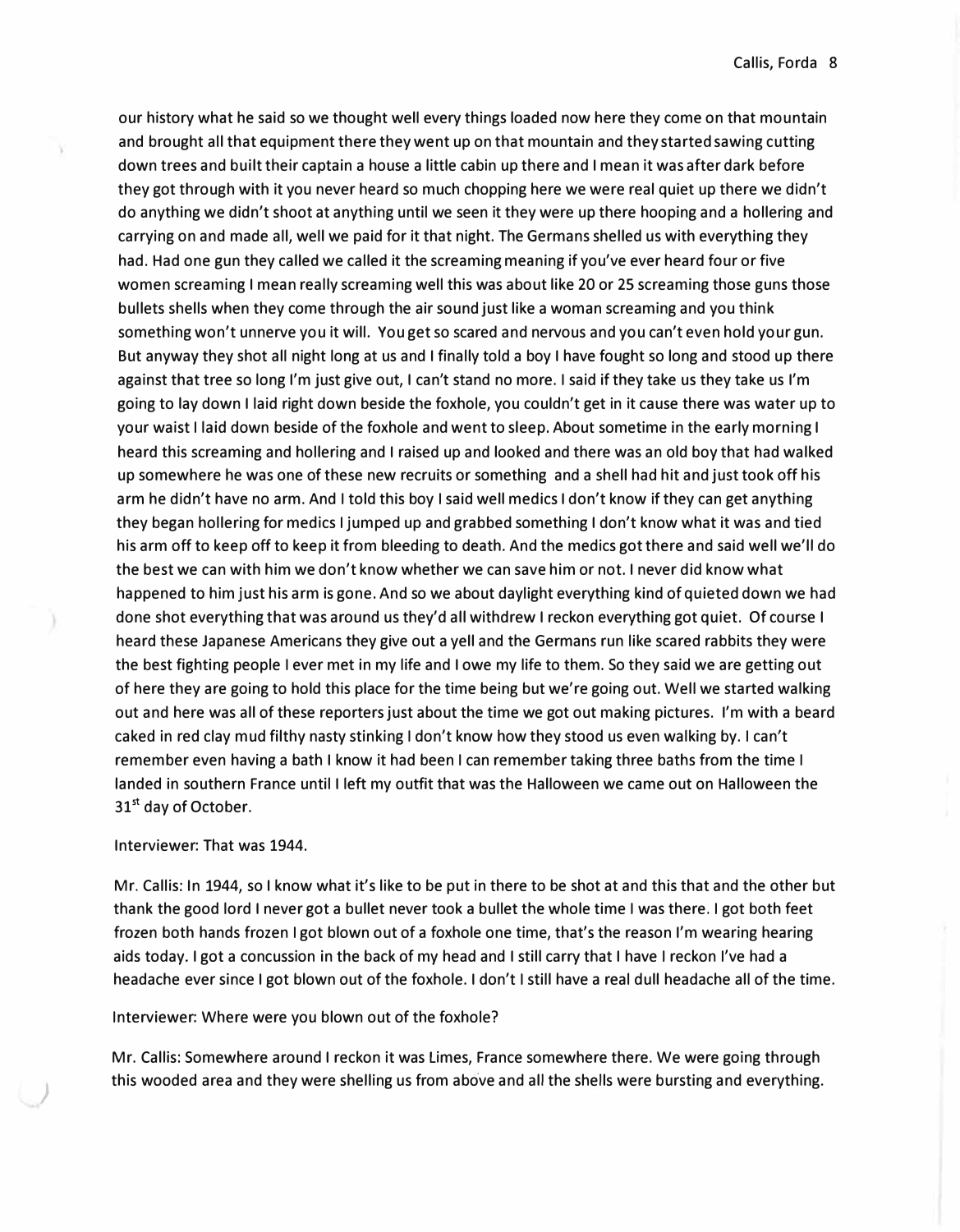There was a boy in front of me I never did know what he was or who he was seen a foxhole there the Germans had left and he dived in it and I dived on top of him and just about they said about the time we hit a shell hit right beside of this foxhole said ya'll looked like two ragged dolls going through the air. Well the medics come over and checked us and I was partially coherent a little bit they worked on us there a little while, I got up and they said well we'll send you back to the eighth station and I said no that's about four or five miles and I ain't walking nowhere I'm going this other way. Well for about two or three days they liked to have had to leave me all the time cause I couldn't see I had bleed threw the ears and the nose and the eyes and I don't know what happened to the other guy. They put him on a stretcher and left with him but I do remember getting up and sitting up and they said are you able to get up and I said well I'll see and I got up and looked around and I said well where's my gun I didn't have no helmet my helmet blowed off I found a helmet I didn't know whether it was min or not course I didn't look to see if it had my name in it. I found me a helmet there it might have been the other guys and picked me up a gun and went on and about three or four days I was alright except for having a headache but you have a headache all the time your there listening to all of these shells going off banging and booming and you don't have no ear plugs in there, they didn't know what they were I guess back in those days. But we came out of there and came back and they said everybody's going to get a shower and a good hot meal said you can have your hot meal now or you can have your shower. I said I believe I'll have a shower so s bunch of us went to the shower they set it up next to a creek they made hot water of course you all go into this great big tent and they got this hot steamy water just pouring out of it and you just run in there lather up real good and soap up all over yourself I came out of there and I said boy I sure would like to have a razor somewhere I need to get this beard off of me. I had been six or eight weeks and I hadn't shaved you don't shave you don't brush your teeth you don't have a tooth brush so what are you going to do? Anyway I spent about an hour after I got I did go eat first they give is hotcakes we had talked about hotcakes for one whole day on that mountain just how good they were and how our wives had cooked hotcakes for us once a week and so forth another day we discussed all about fried chicken then we discussed about going out an eating hamburgers but of coursed in our day see you went out and got a coke and a hamburger when you were dating that's all you did, go to the show. But anyway made it through that ordeal so they said everybody that hadn't got in trouble said go up and see the captain. Well I went up on the hill the medical doctors the captain and we went up there and lined up and went into see him and this old guy I called him an old guy cause he must have been about 50 years old, we were all 18, 19, 20 year old boys. So he called I went in and he said what's the matter with you and I said I don't know and he said how's your feet and I said they're killing me. He said let's look at them so I took my shoes off, I had a pair of shoes I'd been wearing for three months, never had they had holes in the bottom of them oh they were terrible. I had these old leggings son I undone the leggings and put them on the floor and got my old muddy boots off, he looked at my feet, my feet were just as white as cotton. He said man you've got frozen feet and I said is that what it is he said we call it trench feet here, I said well what do I do. He said I'm going to send you to rest camp for four days and see how they do. I said alright so I picked up my shoes socks what was left of them get outside before I put them back on. I go down to the where the company area was they called and said everybody come down they've got all of your clean clothes. What they did was you pulled off all of your clothes and they washed them. And somebody else got them and you got somebody else's that they had ) done washed. So I had on two pair of winter underwear, two pair of OD pants I had on a sweater a field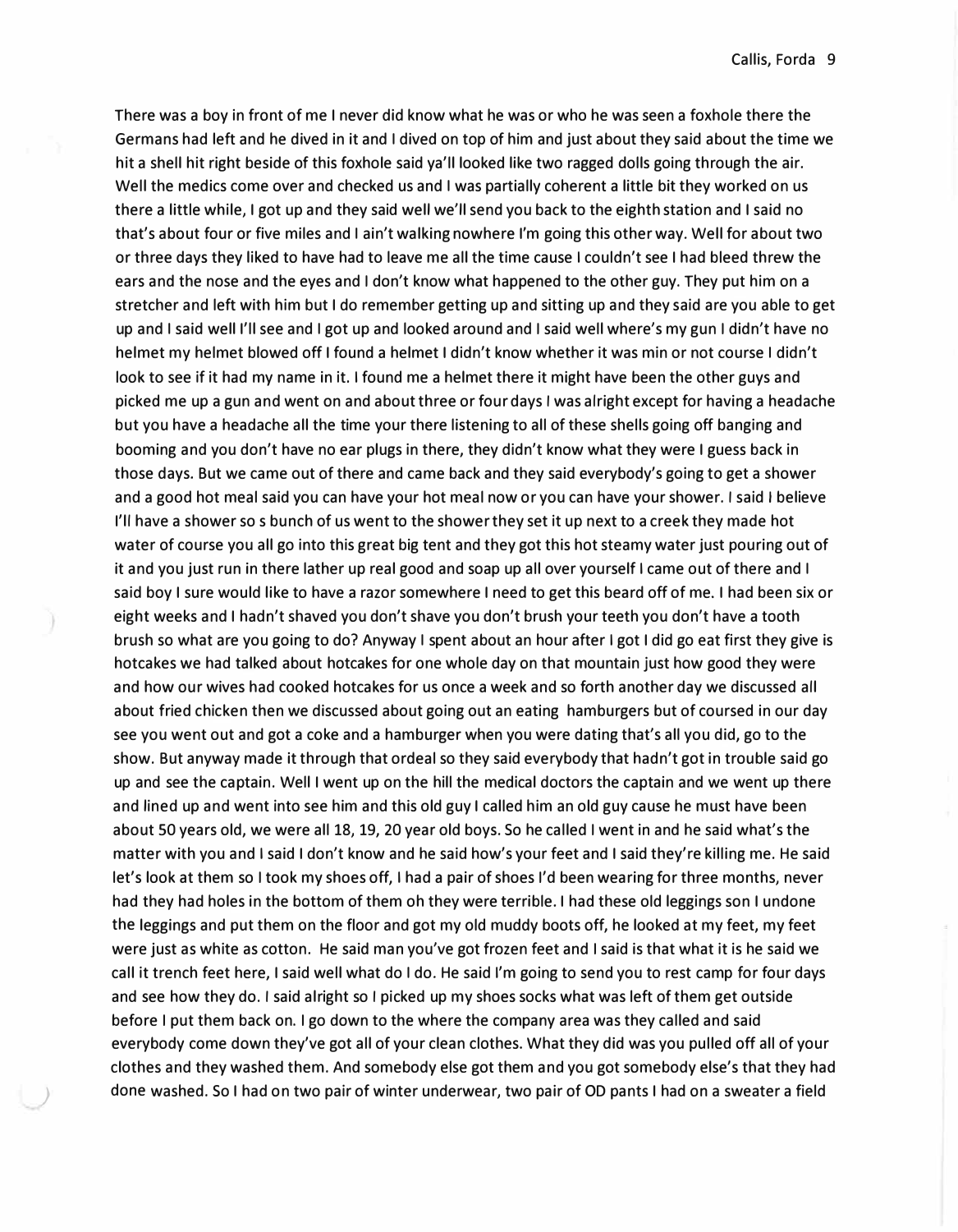jack a overcoat and a raincoat on top of that now that's what we wore that netted pack. I did have a heavy wool undershirt that I put on under that but I did have on two pair of underwear. Well it took fifteen minutes to undress so when you come back out and they say what size do you wear and you tell them about what size you wear and they just throw you a pair and I said I got have two pair I just pulled off two, well they throw you another pair. And you're lucky if they fit sometimes you get luck and they are al little bit too big. But that's what you want if you're going to put on two pair. Well I got two more pair of underwear and two more shirts and pants and I got me another undershirt like I wanted cause it was mine I carried it with me I should have carried it all the time I guess but anyway I got me another sweater a wool sweater OD sweater I got a new field jacket they gave us new field jackets, some of us, a new over coat and I don't remember I think maybe we got I know we got a raincoat and of course I had my helmet I carried it with me all of the time you carried it in your hand even when you shower cause you didn't want to loose that. And your gun you have to carry it with you too of course we carried it in and washed it out too real good. Anyway I got down to got out there and finally found a guy that had a razor but didn't have no shaving cream well I found some old GI soap and I lathered my beard up real goo first a found a guy that had some old GI scissors and I cut off all I could but I got it I finally scraped it all off I got most of it off but I was burning up where I had scrapped my skin. I got out of there and went down and told my company commander said the captain says for me to go to rest camp he said did he give you a slip and I said right here. He said alright rest camp is it was about a half a mile down the road. Now to show you how bad things were they gave us new boots they were called snow packs and the bottom part of them was rubber the top was leather. They h ad two insoles one you carried in your pack or somewhere and one you put in the bottom of your shoe. And I put those things on and walked down there and when I got down there I was on fire it was just like you put pepper on your tongue my feet were burning me up I went in down there and gave them my slip of paper and told them what I had come for of course I had my everything with me my gun and all and they said told me where to go lay down, found a bed, they had a bed and I though boy I'm really getting up town now. I went in put my gun on the bed my helmet and all on the bed took off my old coat and OD field jacket kindly felt relieved a little bit and they said there's a show up on the hill if you'll want to go see it. Got up there we had seen the thing before we left the states six or eight months before some of us had I said heck I can't stay here these boots are killing me. I went back and pulled my boots and socks off and I asked the guy I said where's the latrine? He said told me where to go to the latrine. I went in there and stood with cold water running on my feet trying to cool them off, found out later that was the worst thing I could have done. But anyway my feet started turning black then they would turn white and so forth so we went I was there for two days the second day they called me in and set up a place to fill teeth and I had two teeth down here that were giving me trouble before I left the states but they didn't have no lights they opened a big curtain over here and the sun shined through and there was a guy over here pumping that old machine and there's belts and cogs and everything running over here. And that's what run that drill him drilling and that guy pumping. I hadn't ever seen one I mean it was a gadget it was the funniest looking outfit all over that wall. So they filled my two teeth said you're going to be good for awhile now. I went back down and they fed us supper I don't remember what it was now just some but it was better than nothing. And some time later on I guess it was about dark, some guy came in and called me and another fellow and said ya'II are going to the hospital. I said why and he said because you got trench feet ) you've got to go to the hospital. I said okay so I turned around, another guy had just come in and I had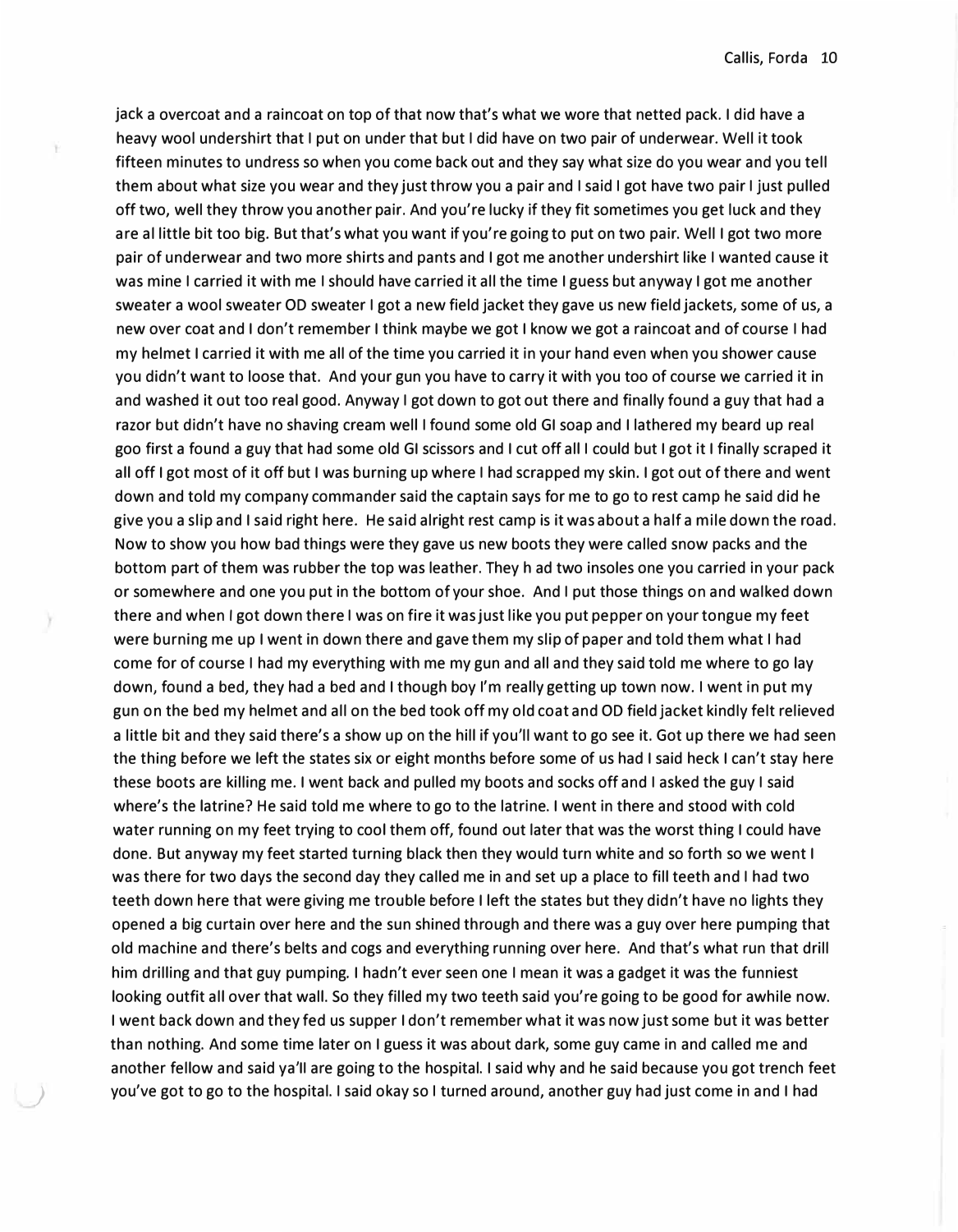seen him in Company B and I said you with Company B and he said yeh I said I just came in a short time ago were you with us up on the hill and he said no I came in just after that said I just joined the outfit two or three days ago. I aid well I'm going to the hospital if you don't mind take my gun and carry it back to the company and I turned my gun over to him I don't know what ever happened to it. But me and this other guy they put us in the ambulance and carried us about four miles down the road and we got down there and there was a bid dairy barn and that was the hospital. They had cleaned it all out we reported and they said you boys go down to the end of that bench down there at the end of the building and sit down, it was the main entrance to the old barn. We went down there and sat down we sat there and talked and talked and talked and along about two or three hours later this guy come by and called our names and we said yeh. He said come on and get in this ambulance we're going somewhere else. So we road about two or three hours in the ambulance and got to another place and it was getting bad cold, it was so cold that you couldn't hardly stand it. Of course it was on the mountain but we this was getting terrible cause here we were we had been in some heat and took a good shower and got our pores all open and we were freezing. And we went in and this nurse said I'll find you a bed back here and we went in and these old folding cots that the Army has if you've ever seen on their canvas it's like people carry out camping and they had a bunch of blankets laying in it to keep you from going down so far. She said now don't pull your clothes off cause you'll freeze to death if you do just get in and pull that cover up over you. Well I got in there and I began to shake and shiver and she kept coming pilling blankets on me and she said I've done all I can for you except build a fire under you. And I said I'll get warm in a minute I guess I still had on my old wool cap I searched around under my bed and fond my helmet and I put it on buckled it under my chin and just laid there with my head and all covered up. I finally got warm I guess I dropped off to sleep. Next morning I heard them coming through she came and pulled the cover back and I said yeh I'm still here she said well we didn't know every once in a while we check one and he's not with us any more he's done gone on. Said we check them every hours or two. Every once in a while I felt people during the night pulling the cover back seeing if I was breathing I guess. But I hadn't been wounded just my feet and my hands. She said if you want some chow you better get up and I said okay and I got up and took I didn't even have a light back just my blanket roll then. So I went out there and found a mess kit hanging out there somewhere. They said pick up one of those mess kits and when you get through with it wash it and hang it up back for somebody else. I don't know what they even had to eat some kind of I'd say it was some kind of soup or something they poured it over bread. Anyway I ate that got me a cup a coffee course I hadn't any coffee didn't know if I could even drink it you know and they called me about the time I got threw and they said you're going on further said we can't use you at this field hospital you've got to go to another one so I traveled from there on the mountain to Dijon, France I don't know how far it was but it was way down there.

#### Interviewer: What year was this?

Mr. Callis: That was the same year. That was in November 44. So we got down to Dijon, France and the had a bunch of big quanta huts and they told us to go down and find us a bunk went in there and here I am trying to hobble around and every chance I got I pulled them boots off I finally got to where I wouldn't even lace them I put I would just tie the strings around my ankle. About dark that night they began calling out names mine was in the bunch to come out of there and I heard somebody calling Callis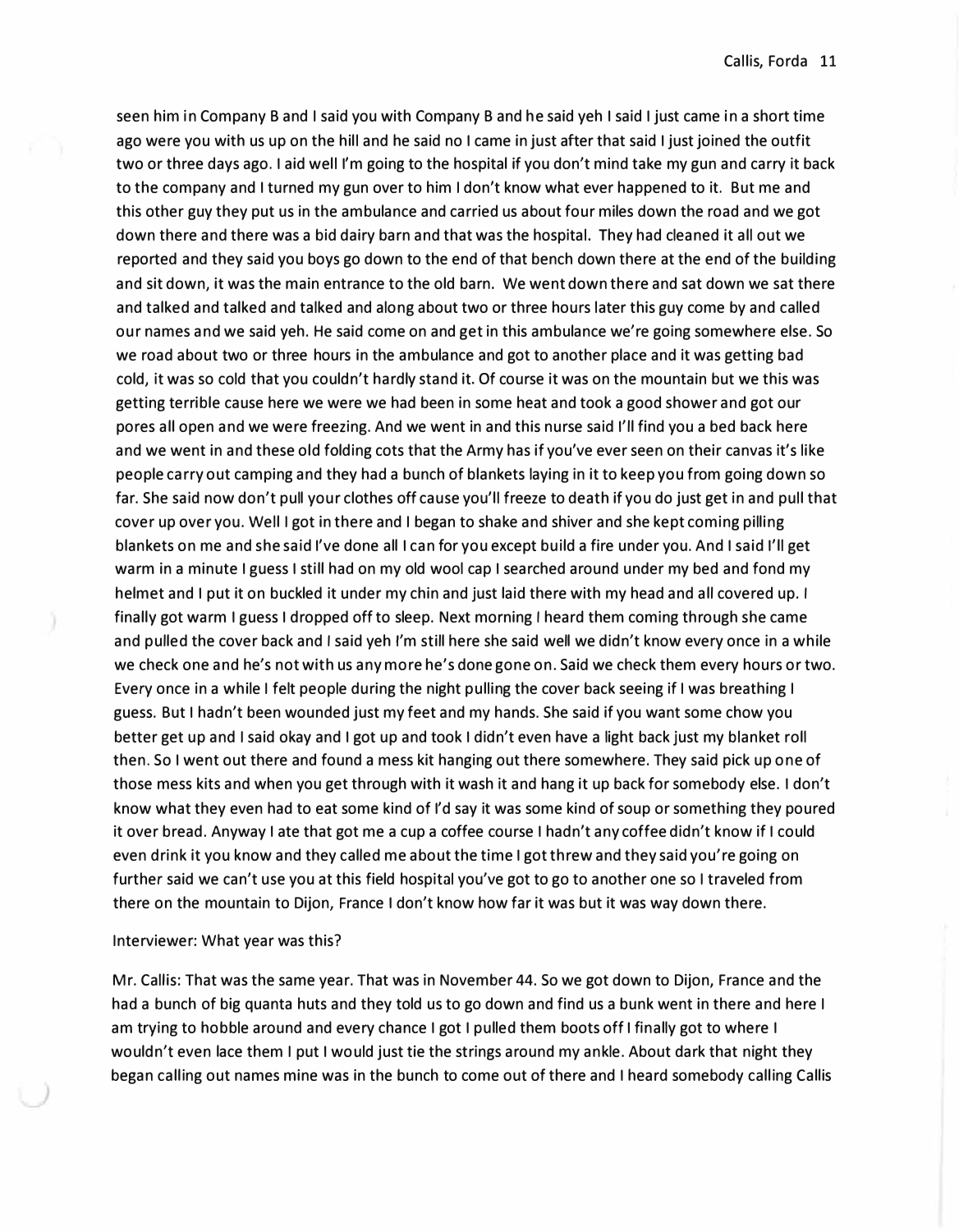and I said who are you Phil Anderson an old boy I had trained with in Shelby, Mississippi and we went overseas we got separated. He was with my same  $36<sup>th</sup>$  division but he was with another company somewhere another battalion he had just come off the front line and he was fixing to go back and I was hollering at him see ya later you know. Got into these ambulances they just crammed us into it went about three miles got out of the ambulance and this was the day before Thanksgiving 1944 got out of the ambulances and there were some houses there and they said this is where we'll be staying until the fog lifts it's so heavy we can't fly out said all of ya'II are going to England so we stayed there until the day after Thanksgiving we had out Thanksgiving dinner there that night. Don't ask me what it was cause when you picked up this mess kit you went up there and they just started pilling everything on it and you had cranberries on top of everything and whatever else you had chicken , turkey or whatever it was down there. You just started eating and the top and kept on eating through. I remember sitting down on a bank out there with my mess kit eating and I guess I ate for two hours cause I didn't want I knew good and welt I hadn't had that much to eat can I just didn't want to upset myself. The next morning they came and said get all of your equipment of course all of the equipment I had was myself I had done got ride of everything throwed it away I didn't want any of it so we went over to the airport we was just a little ways away from the airport and got on these CI call them C47s I believe it was that s what the paratroopers' always bailed out of during WWII well they had gun sights in the windows, they were all gone just holes there you could look anywhere you want to and gun holes there were they had been shot at no telling how many time they had been shot. And they flew is to Reading, England five hours we flew when I got there I couldn't hardly see my head was killing me I was sick I told this nurse when we got there I don't know what happened but I feel worse now than I did when I left the front line. She said it was that flight and that plane you see the air and everything was coming in all that ole sound and everything I guess it just got in your head and tore you up. They gave me something and said go to sleep and I did I don't know what time I woke up but I slept all night. We stayed there through Christmas on in to around the fist of January second of January something like that. Low and behold they called my name said you're going home. You're going down to the ship go get on the ship and go home I was hoping it was an airplane they weren't flying any airplanes back with bodies then. We went down and the chateau ferry it was a hospital ship I never seen anything like it and they put us on that thing and I never seen so many people in alt my life I don't know how many hundreds were on it and it was a little bitty ship. And we were coming to South Carolina that's where we were supposed to come in Charleston, South Caroline we got on that ship and there were guys on there that had been shot half in to and people in cast and I never seen the like of them and all of us that could walk was in the bottom of the ship and the next group that could get around a little bit was on up and they just kept going up and we set sail. Of course we didn't know how long we'd be we'd get up every day and get out there they'd feed us I don't know what it was and we'd go out on deck when they'd let us. Of course the Red Cross would come around every day and give cigarettes and candy I'd just about quick smoking by then cause I didn't have any didn't care much about the cigarettes anyway we'd go on deck stay up there a little while bask in the sun we were on our way home. About three days out a big storm came up and that old ship it was at night and that old ship was a creaking and a popping and everything. Finally sometime up in the morning abandon ship so one of the guys said going, going where I said if this cotton picking thing can't float we can't float on anything else. He said well there's life boats all over the place. I said one of ) them little bitty ole canoes they got out there you think you can do anything in a storm like this in one of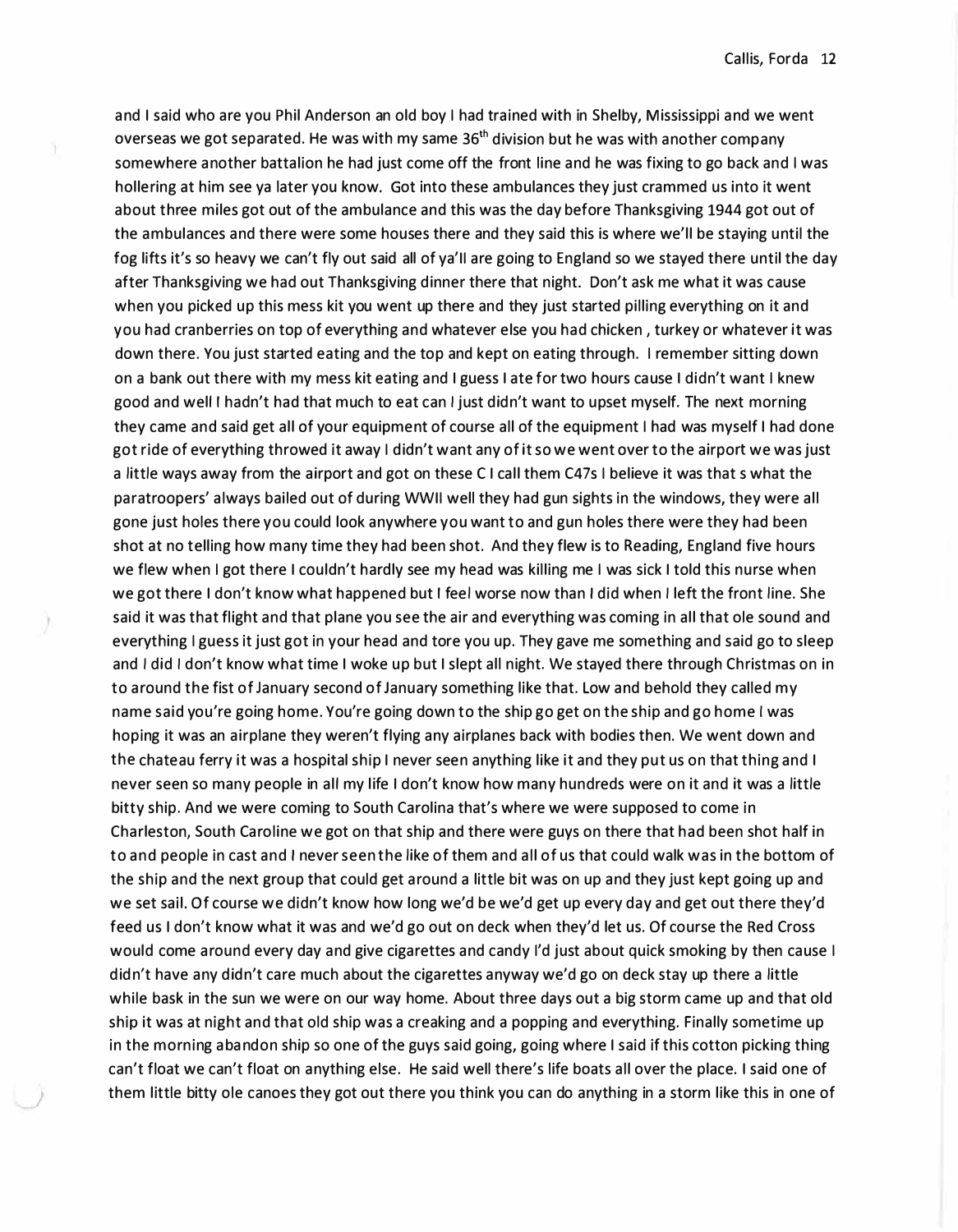them things. I sad if this things goes down I'm going down with it cause I'm not getting off of this ship he said you're crazy and I said I know that too but I said let's go up on top and see and we got up there and there was people with cast on the arms and their legs sitting up there in them life boats and the water was coming up over the life boats I mean you nearly drowned. They had a great big life raft that was sitting sloped on the other sided of the ship it had done blowed off and lost it, it had done gone. I told this guy I'm going back down in the hole of this thing and he said what for and I said I don't even want to see the water come in on me I just want to be down there when it's gone I said I ain't fix in. Well we started down and the guards wouldn't even let us go back down we had to stay on that ship and I said man I ain't going back out there when I was out there I had to hold on to something to stay on the ship I said there ain't telling how many men you've lost back there. He said well the captain said nobody go back down and I said well I'm gonna sit on this step and I sat down and about the time I sat down water come in that step and nearly washed me down. I said of all of the crazy things here we fight all of these battles and things and we get on a ship and drown. I said its' awful. I said they put us on something like this I said they should have had us on something five thousand feet long it wasn't I thought it was a pretty good size ship until I to looking at it and you could run from one end to the other in just a few seconds. But we got on that thing and it finally everything calmed down and we came on in.

#### Interviewer: Did you lose anybody?

*)* 

Mr. Callis: I don't know if they lost anybody or not but I'm pretty sure that somebody got washed overboard because them guys that were trying to get in them life boats there's bound to have been some of them that got washed overboard. But any way we got on in to Charleston, South Carolina. I got down there and I told some of them well I've lost everything they stole of my clothes when I was in England I didn't have any cloths to come home on I was wearing pajamas and an old robe I didn't have any shoes they stole my snow packs so that was the orderly boys in the hospital there the ones that stole all of this stuff see they'd carry it out and sell it. So I was trying to get some shoes to come home on what I had done I found some felt thick pieces of felt and tied strings around them and that's what I would walk cause I couldn't put nothing on my feet. My left foot I had done I could see the bones in it where the meat had just fell out of it and I had went into the latrine and I had always heard my grandmother say if you can wash a wound enough it would heal itself so I would go in to the latrine two or three times a day there and England and stick that foot under that hop water it was so hot it was just cooking it is what it was doing. But it just was washing all of that out of my foot just kept washing it. I'd come out and they gave us some big ole jar of yellow Vaseline and I'd cake it with Vaseline and I'd wrap it up with a rag I found me a rag somewhere to wrap it up. We didn't have things to wrap things up with in the hospital they didn't have hardly anything. So I wrapped it up put a sock on it after about I was there from the day after Thanksgiving until the end of December well I was there about a month and I started doing that about a week after I got there and they kept saying we're going to have to cut that foot off we're going to have to cut that foot off and I said no, you don't cut that foot off until I tell you to. Well gain green is going to set in I said let gain green set in you can take it off at the knee just as well as you can take it off at the foot. No, I said well you ain't cutting my foot off other guys were just letting them cut them off they were cutting them off at the instep and at the ankle and all this that and the other. They said man you better get that done said the government will take care of you. I said you go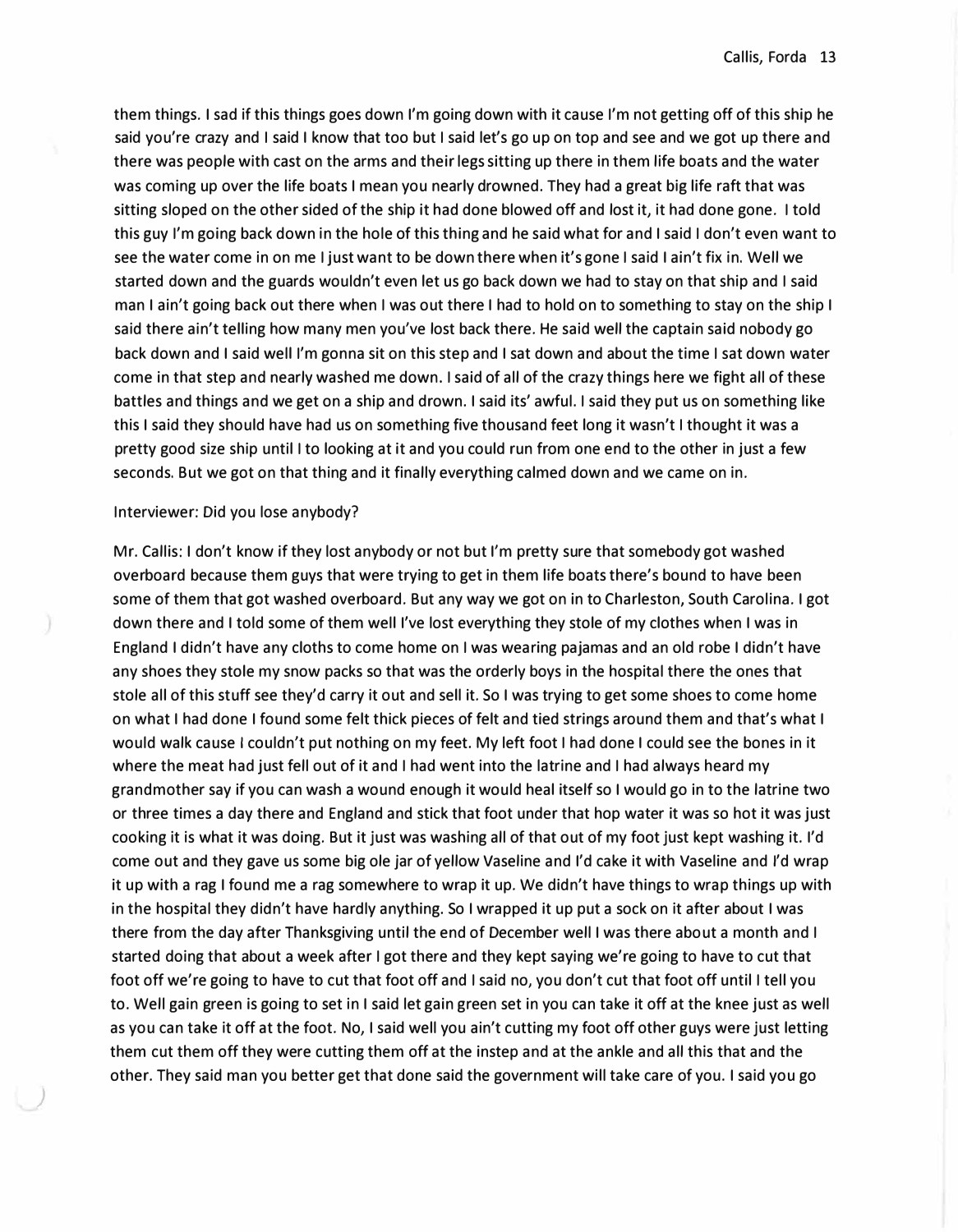ahead and believe all of that you want to but I'm going to keep my foot if it will stay with me. I kept doing that and one day the doctor said unwrap that thing and let me see what you got. He began to said you know that meat is growing back on that thing and I said your darn right I know how to cure that thing I listened to my grandmother. He said we could have probably saved some more of these feet and I said yeh but ya'll have gotten knife happy I said no ya'll ain't cutting my foot off and I've still got it today. So we came in down there and then about two or three days there in the hospital and they said we've got a hospital in Durham, North Carolina and that's where you boy's that's got trench feet will go to. So they shipped us to Durham, North Carolina there was a big hospital up there called Camp Butner, North Caroline and it was we got there and there wasn't nobody there wasn't even any personnel there. We just went in and they told us go find you a place to sleep and the beds was all there and everything so we just went in and made ourselves at home. The next few days the nurses and doctors started coming in it was a great big place I think some of the tank division had been in there. But anyway we went they had all kind of equipment and stuff there they wanted us to go to school and all this that and the other. I told them all I want to do is get well and go home. Well this was in February I kept trying to get a pass a furlough to come home and they wouldn't give me a furlough said I wasn't well enough to go so sometime in May they gave me a 15 day furlough. I had done called my wife she was in Cleveland, Ohio and I told her I was coming in to Nashville so she got leave from where she was working she was working in a bomber plant they made the B29 wings for the B29 airplanes so she was a riveter on that. And so she got a leave of absence and came here met me here we stayed here about five days with my parents and caught the train and went to Cleveland, Ohio to be with her parents got up there about three days before time for me to report back I sent a telegram and asked for an extension and about six days later a telegram came back denied. I was three days late going back. Got on a train started back I had to go to Lynchburg, Virginia catch a little ole train out of Lynchburg, Virginia to Raleigh, North Carolina called it Durham, North Carolina. It went on to Raleigh but it was just a milk train had these old wooden cars no air conditioner nothing on them. Got on that train got somewhere out between Pennsylvania and Ohio and the railroad has washed out. I took us about five days to get back to and I was about 8 days late to get back and I got back took my papers up to the hospital and they check, you're not supposed to be here I said where am I supposed to be they said well check in over at the convalescent and I said where's that they said it's about four or five miles over there I saw well how do you get there is there a bus they said yeh the bus runs about every two hours I spent the whole day trying to find where I was supposed to be. I got there went in and showed them my papers and they said you're not supposed to be here. I said where do I go and she said I don't know and I said who can tell me? Well go down yonder to so and so well there's four or five of us together trying to find where we were supposed to be and finally we found a place down there and we said can we spend the night here? We were just begging for a place to spend the night. We didn't have no place to go we didn't know where we were supposed to go. Finally the next day they found out where we were supposed to be. We went down there and there was two or three thousand guys there maybe four. So I got back there and found where we were supposed to be. Stayed there a couple of days well they wanted us to march and this that and the other and we told them we're not doing anything we just came back from overseas we are going to lay around here and do nothing and we did they were just raising cane because we wouldn't get out and hike or do nothing. And we kept telling them our feet won't let us do anything. ) We went to chow one night and was coming back and there was a bunch of guys around the company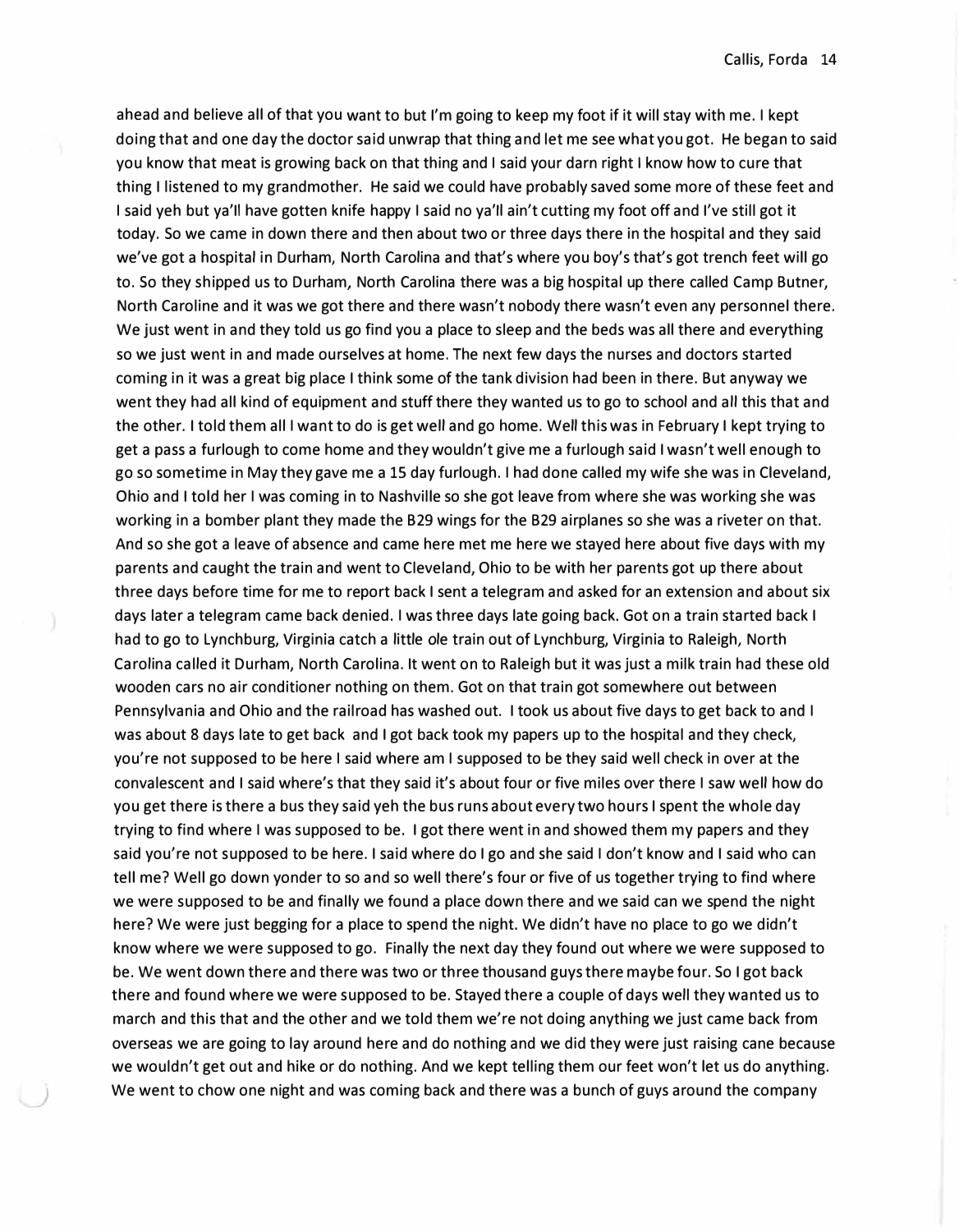order room and I said what's going on and they said they're giving out furloughs. Well I kept crowding my was up there and the guy said you won't a furlough and I said yeh you got one and he said yeh and I said I tried to get one extended but I didn't. And he said you can have a fifteen day convolution furlough right now. And I said hand it to me, I didn't have no money. I went up to the Red Cross and I said I've got to have some money to go home. I borrowed \$30 from them went out finally caught a bus out to Durham, North Carolina got me a bed for the night for a quarter. The next morning got on that little milk train 5 o'clock in the morning headed for Lynchburg and I came back to Cleveland and spent my furlough there in Cleveland all the time the rest of the time and went back and they said we're going to give you a discharge and I said what are you going to give me with it and they said well just a discharge and I said no when I came in to this man's army I was 100% I'm leaving out of here zero. I said now if you give me 100% disability I'll take a discharge. We can't do that I said well I'll just stay with it then. I'm not going nowhere I don't have a job my wife has got t job she's keeping making herself a living I said I'll just stay with you people I just walked out and sat down. A few days later they called me in and said are you ready for your discharge and I said are you ready to give me 100% and they said no and I said I ain't either and I got up and left. I was just as adamant as they were. Finally one day this captain came to me and said you're going to have to take a discharge and I said have to no ya'll haven't den a thing for my feet I cured my feet myself to what they will be and they tell me they will never be no better they will always give me trouble and I will always have trouble with them and my hand. And I said ya'll haven't give me no rating what so ever so when I get ready to leave if I don't have 100% in my hand you don't have no discharge cause I'm going to stay right here with you I'll stay here the rest of my life I said I don't have to go home I can get a furlough ever once in a while to go home and see my wife. Well a few days later this lieutenant came in and said Callis come in here we want to talk to you. I said if you fellows is wanting to give me a discharge I got to have the paper saying I can have 100% disability they said we have it and I said well show me and they showed me the papers that said you are 100% disabled. Fine, that's good now where's my discharge they said its right here and I said well sign it and sign this right here too and I made him sign it and I came home. They give me \$23 to come on home and I had to go to Atlanta, Georgia by train, train from Atlanta, Georgia to Nashville then I caught the bus from Nashville got off over here at the highway and Lucille was waiting for me. And that was the  $10^{th}$  day of August 1945. I left the front lines on the 31<sup>st</sup> day of October that was 1944 and I didn't get out until the 10<sup>th</sup> day of August 1945. So that was my military career.

Interviewer: Were you promoted during your military service?

Mr. Callis: Private.

Interviewer: You were a private all the way through?

Mr. Callis: I didn't want no promotion. They offered me sergeant and first one thing and another and I said no I'd rather be a private that way I take orders instead of giving. I acted as a sergeant quite a few times I had two or three men that I had to see after but I mean that was just acting nobody else would take the job. I was the one that carried the phone and wired it the observer out front and call where they would fire the shots. I'd give them 300 yards and so many feet wind age and so many feet wind age

*)*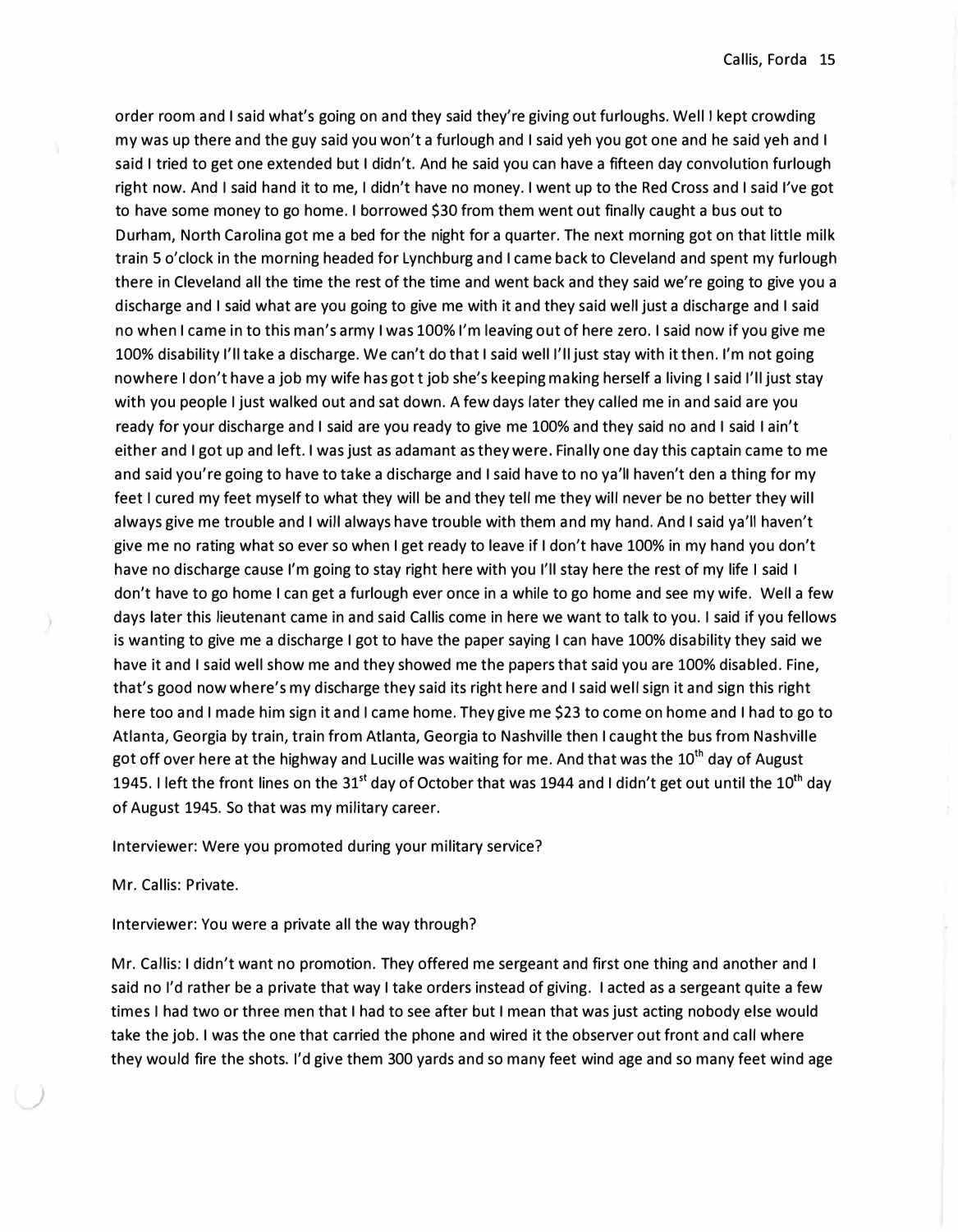and then they'd fire and if they didn't hit the target I'd give them so many feet wind age. We'd finally after about the second or third shot we'd hit the target. I was glad to serve my country.

# Interviewer: What did you think of the German soldiers what was your opinion of them?

Mr. Callis: Right at the last they weren't much cause they were just people they had brought from other countries we fought young boys, kids, old men now the SS troopers their the one s that fought to death in other words you would have had to kill them to get them to surrender or wound them pretty bad. We fought quite a few SS troopers through the whole campaign. And they were but uh we went from August 15<sup>th</sup> to the 31 of October and that wasn't too long when you think about it and we were ready to go into France then I mean into Germany then. We were right on the edge of the mountains going in to Germany. So we had fought pretty hard. It was the 45<sup>th</sup> division the 3<sup>rd</sup> division and my 36 that made the invasion in Southern France and the map shows all of that.

Interviewer: How many metals do you have?

Mr. Callis: How many what?

#### Interviewer: Metals?

J

Mr. Callis: I have this metal here is the American campaign ribbon this one here is the European Theatre of operations metal with one cluster that's for an extra invasion. This down here is the WWII metal combat infantry badge here you had to be in combat before you earned that. This is the good conduct badge. This is the one I'm proud of the bronze star.

# Interviewer: And how did you get your bronze star?

Mr. Callis: That's for bravery in the time of battle and you don't know what you get it for they come by and say you've earned a bronze star. I got back to the states I didn't have anything I had the combat infantry badge I bought in. I had my dog tags and this little brass thing here that's what they called the ruptured duck that's what they gave you when you were discharged that showed that you were discharged service man. I had been home a good number of years and one day this fellow in Springfield told me said you've got a have you ever got your metals and I said I've never seen anything they've never issued me nothing. And he said here's an address if you want to write them. So I went and got a copy of my discharge and wrote them. And one day through the mail all of this stuff come in I got mine through the mail about somewhere around 30 years after I had been out of the service. And nothing was ever issued to me you know you see them pen them on them and this that and the other and I forgot know in our book there it tells you how many, that year the 36<sup>th</sup> division since entering combat we had 27,343 casualties that's dead and wounded we 56,374 prisoners. That's what we did in France. My outfit did all of the fighting in Italy to the went all the way, way above Rome here's Rome and then they pulled out. It tells here when they pulled out June 6, 1944 they pulled back and that's when joined them down in southern Italy and made the invasion southern France. They had there was 36 division camp A in France there was 3 bronze stars given that's not like mine and another guy and somebody else that was for each division I mean battalion there won three bronze stars my outfit won three